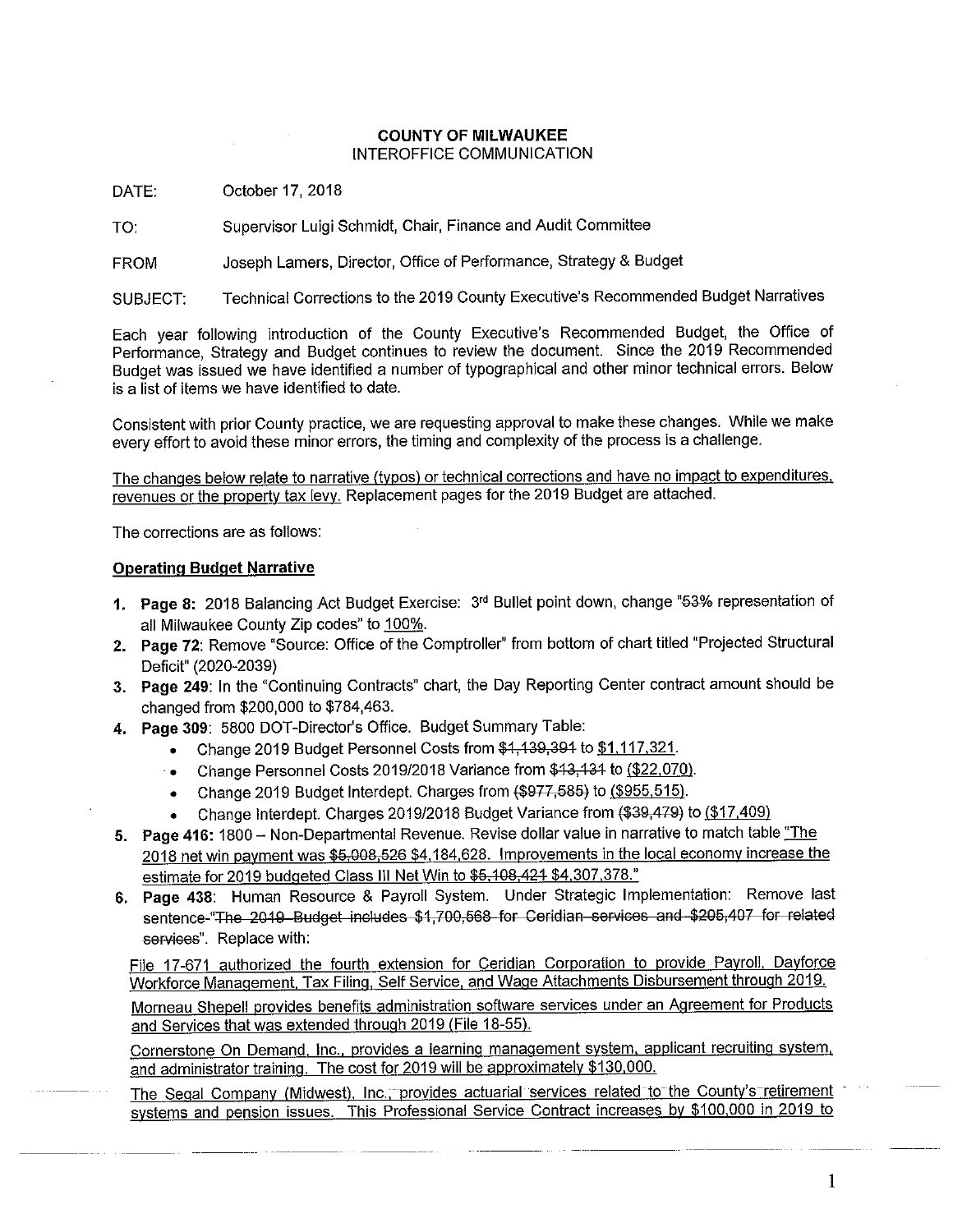\$199,999.

7. Page 440: 1940-Litigation Reserve. Remove first sentence: "Due to the increase in actual expenses, funding for unanticipated legal expenses increases from \$500,000 to \$526,899 in 2019".

Joseph Lamers Director, Office of Performance, Strategy, and Budget

cc Members of the County Board County Executive Chris Abele Ms. Kelly Bablitch Mr. Steve Cady Ms. Raisa Koltun Mr. Teig Whaley-Smith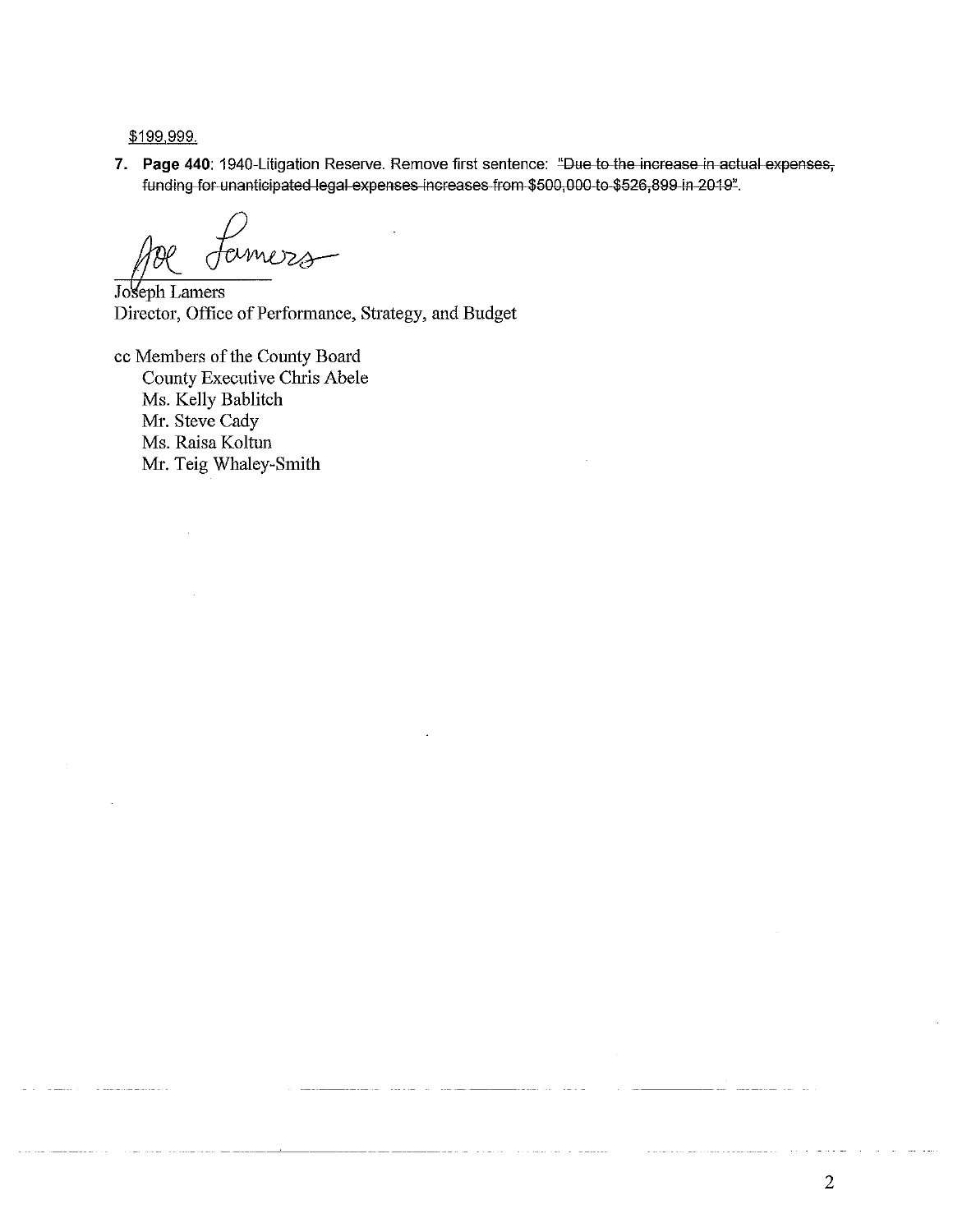Overall, respondents favored increasing revenues from property taxes and vehicle registration fees in order to avoid making even deeper cuts to County services. But as Balancing Act users discovered, counties throughout Wisconsin are quite limited when it comes to raising revenue.

The vehicle registration fee is one of the few options that the County has left to expand revenue without legislative change. However, the vehicle registration fee increase proposed last year was shown to be undesirable, and the County had to make cuts in 2018 as a result. No vehicle registration fee increase is included in the 2019 recommended budget, and further cuts have been made to accommodate.

Consequently, departments were asked to absorb their inflationary increases and make additional cuts to reduce their tax levy funding by 1.1 percent. These measures resulted in budget reductions of nearly \$14 million. Some efficiencies were found, such as redirecting funds from underutilized programs, breaking out contracts for more competitive options, and eliminating vacant positions. But this is the eighth year we've asked departments to reduce spending, operate more efficiently and become leaner. Departments have done a remarkable job providing services to the community with less resources and fewer staff. And cuts to services have been largely avoided this year.

Small cuts from year to year may not be noticeable, but they become painful when taken in sum—and they have real impact on the quality of life for Milwaukee County residents. The manifestations of this annual pattern are becoming more noticeable: mowing and other maintenance in parks is less frequent; wait times for seniors to be connected to services grow; time to hire for vacant positions increases



#### *County expenditures will grow on average 2.3 percent each year while revenues will grow on average only 0.9 percent.*

and leads to rising overtime costs. The list goes on and on.

The real issue is that Milwaukee County taxpayers send more to the State of Wisconsin each year than is received back. Dollars that Milwaukee County residents and businesses paid to the State in the form of various taxes have risen by over \$400 million, or 19 percent between 2009 and 2015, the most recent data available from Wisconsin Department of Revenue reports. At the same time, revenue that the State has shared back with Milwaukee County—the economic engine of the state—has been essentially flat.

Stated otherwise, flat and capped revenue with increasing costs leads to a bad situation.

CONTINUED

## *2018 Balancing Act Budget Exercise*



#### **653 submissions in 2018, a 250% increase over 2017.**

- 93% Milwaukee County residents.
- 38% from City of Milwaukee.
- 100% representation of all Milwaukee County Zip codes.

#### **Top Mandated Priorities\***

- Public Safety 99.8%
- Transportation (Highways) 99.8%
- Health & Human Services 99.1%

#### **Top Non-mandated Priorities\***

- Parks Maintenance 100.6%
- Transportation- Paratransit 97.8%
- Transportation-Fixed Route 97.2%
- *\* Priorities determined based on the level of funding respondents chose to retain for each service area.*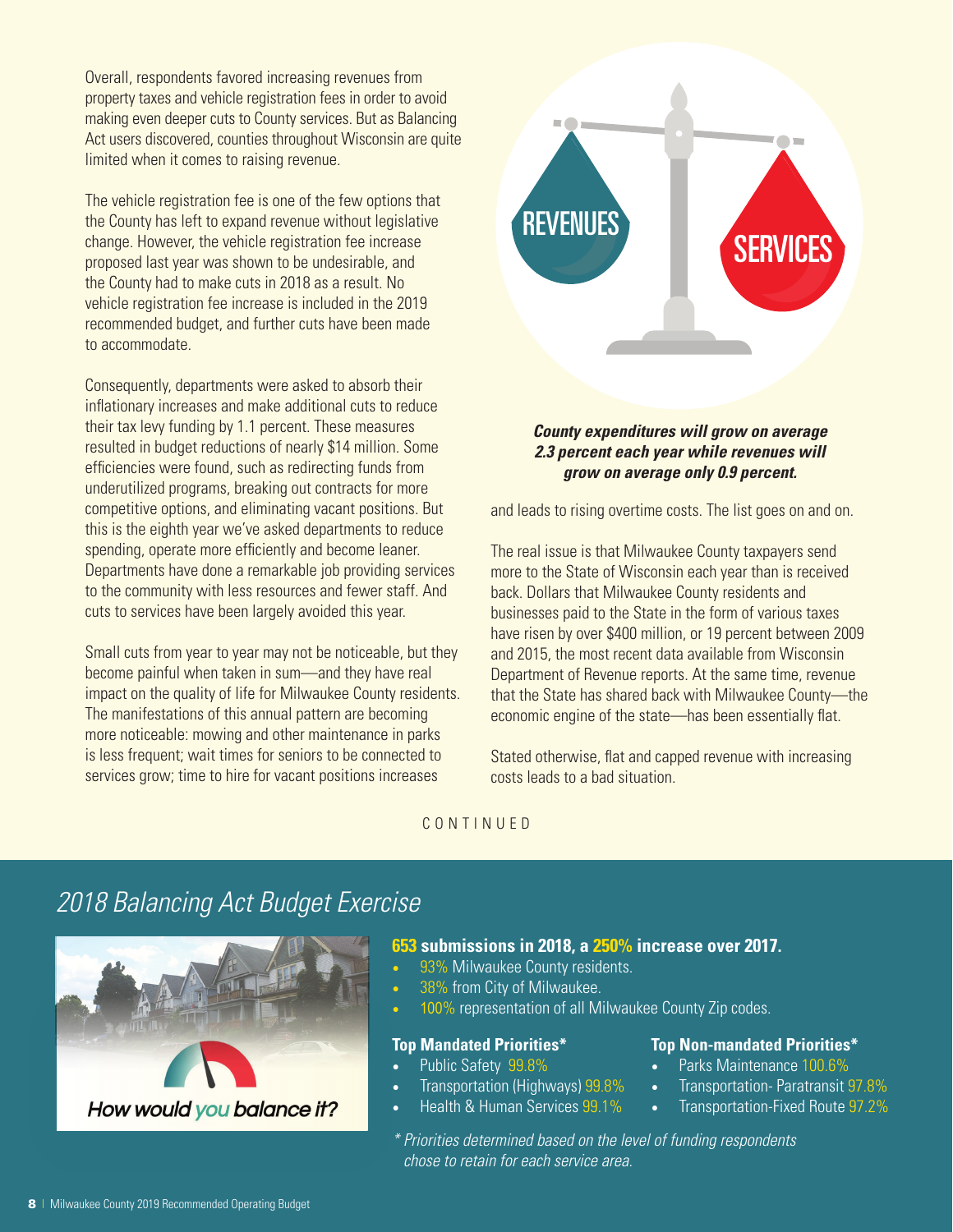

debt is scheduled to be paid off in 2029. Additionally, the there are other factors impacting the forec pension fund has an unfunded liability of \$569 million, but the projected structural deficit to cont as per the Actuarial Valuation January 1, 2018. The 2019 debts are paid off. Most notably, revenually budget continuation to the Employees Themellient System The Sumblem to sustain operations at the rate<br>is expected to total \$72.2 million, of which \$52.8 million Limited revenue growth is caused by caps on of annual debt service in order to amortize a \$400 million Pension Obligation Bond that was issued in 2009. This as per the Actuarian valuation January 1, 2016. The 2019 The UBDts are paid on: Most hotably, it<br>budget contribution to the Employees' Retirement System Thot sufficient to sustain operations is paid towards unfunded liability, \$17.7 million covers normal pension costs of current employees, and \$1.6 million pays for administrative expenses in the fund. An analysis prepared by the Department of Administrative Services estimated that payments to the unfunded liability will grow by approximately 2.79% per year, reaching as high as \$94 million in 2035. The unfunded liability is scheduled to be amortized over a 20-year period. The above chart reflects full payment of the unfunded liability in 2036. This is shown to demonstrate the impact that the unfunded liability has on the County's structural deficit. However, it must be noted that full payment of this liability depends on the ability of the pension fund to meet investment return assumptions.

As a result of these assumptions related to pension debt, in 2039 the projected gap is reduced from \$418 million to approximately \$276 million. Payment of pension debt will positively impact the County's financial forecast. However, there are other factors impacting the forecast which cause the projected structural deficit to continue even after pension debts are paid off. Most notably, revenue growth of 0.9% is not sufficient to sustain operations at the rate of inflation. Limited revenue growth is caused by caps on locally collected taxes (property tax and sales tax) and by flat and reduced revenues received from the state and federal government.

On the expenditure side of the equation, resolving the structural deficit will require continued examination of service delivery models, continued identification of operational efficiencies, paying down and reducing debts. The County has been operating in this environment for several years, dating back as far as the early 2000s. Substantial efficiencies and savings have already been realized. Savings have included both intentional initiatives to become more efficient and unintentional savings determined necessary to balance a budget with limited revenues. Examples of intentional savings initiatives include reducing approximately 1.6 million square feet of space in recent years in order to align the facilities footprint with actual needs in the County.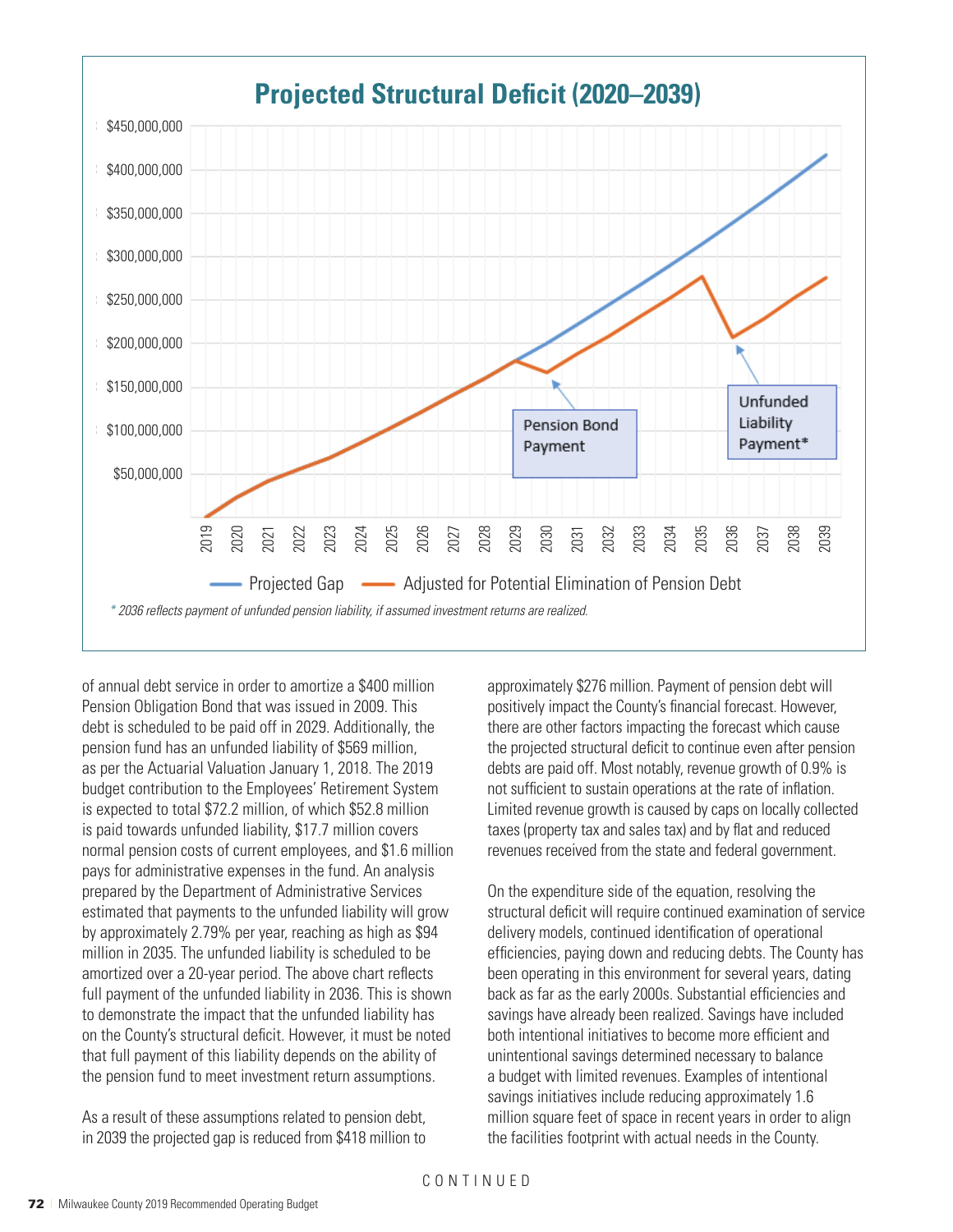incarceration. This effort also links offenders to a continuum of employment, training, education, and support services offered through community-based AJCs post-release. For those HOC inmates eligible for work release/Huber privilege, the newly created AJC model will also build connections to local employers to enable transitioning offenders to secure employment pre-release. Employ Milwaukee and the HOC will work together to develop a sustainability plan to help ensure services continue beyond the Department of Labor funding for HOC's AJC program. While this started in the fall of 2016, it will continue to be a predominant initiative in 2019.

#### *Performance Measure Highlights:*

The HOC continues to assist inmates who have offsite work privileges (called Huber) to find employment. Based on market research, a benchmark employment rate of 45% of those eligible to work has been set. That is our goal by 2023. The HOC is on track to reach this goal since current attainment is 45.5%. Therefore, the goal might be increased above the established benchmark.

Part of our mission is also to help inmates reach their full potential by participating in programming. Our goal is to have 80% of inmates take part in at least one programming course. We ended last year with about a 70% participation rate and hope to achieve 80% in 2019.

| <b>Continuing Contracts</b> |                                           |               |  |  |
|-----------------------------|-------------------------------------------|---------------|--|--|
| <b>Description</b>          | <b>Vendor</b>                             | <b>Amount</b> |  |  |
| Food Service Contract*      | <b>ARAMARK Correctional Services, LLC</b> | \$3,510,000   |  |  |
| Day Reporting Center        | <b>Wisconsin Community Services (WCS)</b> | \$784,463     |  |  |
| <b>Reentry Programming</b>  | <b>Benedict Center</b>                    | \$198,045     |  |  |

*\*Estimated, as the amount is variable based on Average Daily Population / number of inmate meals served.*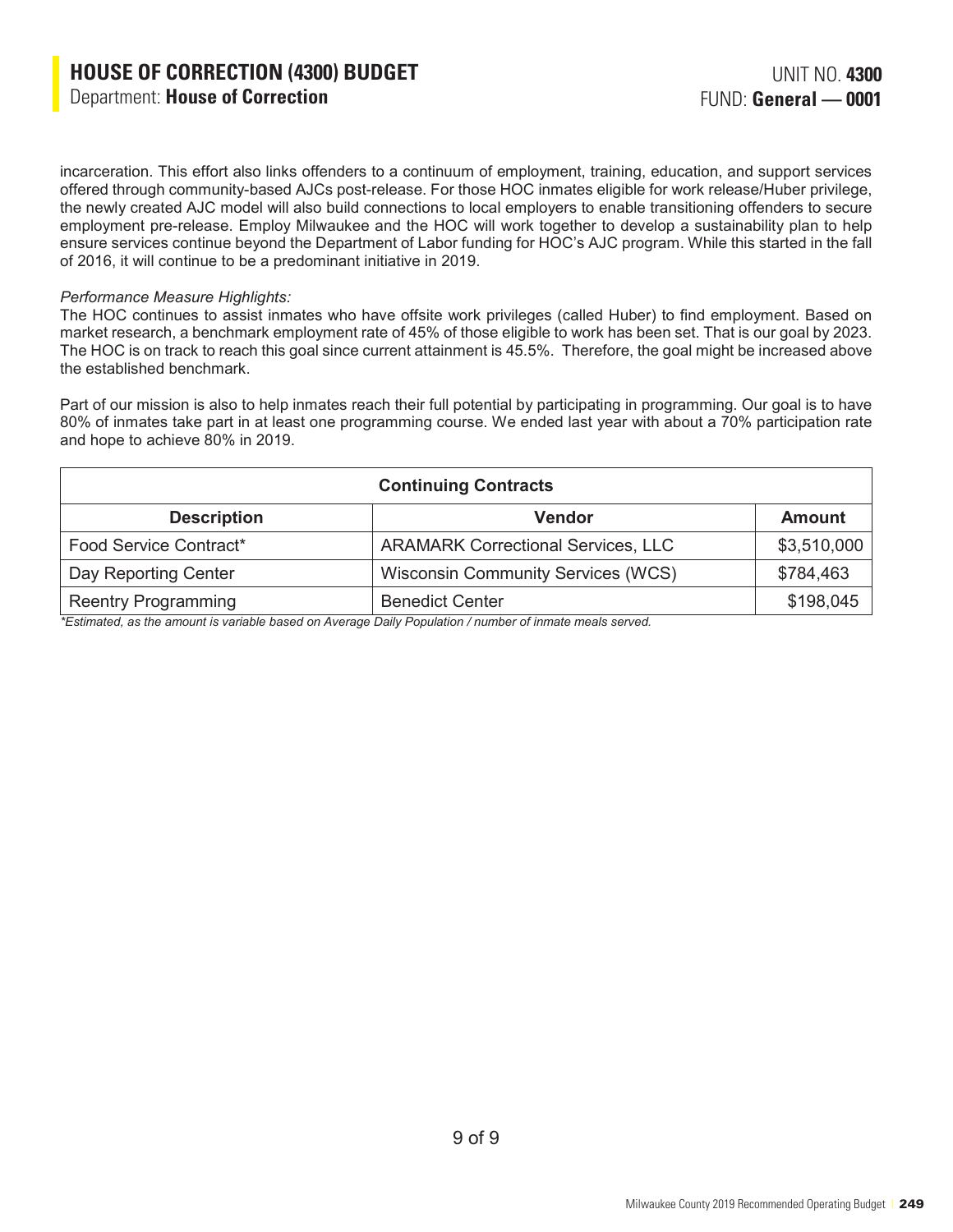## DEPT: DOT-Director's Office UNIT NO. 5800

## **Budget Summary**

| Category                       | 2016 Actual | 2017 Actual | 2018 Budget | 2019 Budget | 2019/2018<br>Variance |  |
|--------------------------------|-------------|-------------|-------------|-------------|-----------------------|--|
| <b>Expenditures</b>            |             |             |             |             |                       |  |
| <b>Personnel Costs</b>         | \$1,167,718 | \$1,174,330 | \$1,126,260 | \$1,117,321 | (\$22,070)            |  |
| <b>Operation Costs</b>         | \$667,774   | \$1,605,886 | \$94,945    | \$120,694   | \$25,749              |  |
| <b>Capital Outlay</b>          | \$0         | \$2,002     | \$0         | \$7,500     | \$7,500               |  |
| <b>Debt &amp; Depreciation</b> | \$0         | \$0         | \$0         | \$0         | \$0                   |  |
| Interdept. Charges             | (\$881,584) | (\$857,791) | (\$938,106) | (\$955,515) | (\$17,409)            |  |
| <b>Total Expenditures</b>      | \$953,908   | \$1,924,427 | \$283,099   | \$290,000   | \$6,901               |  |
| Legacy Healthcare/Pension      | \$251,835   | \$295,732   | \$90,823    | \$104,203   | \$13,380              |  |
|                                |             |             |             |             |                       |  |
| <b>Revenues</b>                |             |             |             |             |                       |  |
| <b>Direct Revenue</b>          | \$632,751   | \$792,982   | \$290,000   | \$290,000   | \$0                   |  |
| Intergov Revenue               | \$120,590   | \$1,287,902 | \$0         | \$0         | \$0                   |  |
| <b>Indirect Revenue</b>        | \$0         | \$0         | \$0         | \$0         | \$0                   |  |
| <b>Total Revenues</b>          | \$753,341   | \$2,080,884 | \$290,000   | \$290,000   | \$0                   |  |
|                                |             |             |             |             |                       |  |
| <b>Tax Levy</b>                | \$200,567   | (\$156,458) | (\$6,901)   | \$0         | \$6,901               |  |
| <b>Effective Tax Levy*</b>     | \$636,690   | \$245,239   | \$617,284   | \$630,722   | \$13,438              |  |
|                                |             |             |             |             |                       |  |
| <b>Personnel</b>               |             |             |             |             |                       |  |
| Full-Time Pos. (FTE)**         | 8.0         | 8.0         | 8.0         | 8.0         | 0.0                   |  |
| Seas/Hourly/Pool Pos.          | 0.0         | 0.0         | 0.0         | 0.0         | $\Omega$              |  |
| Overtime \$                    | \$4,603     | \$0         | \$0         | \$0         | \$0                   |  |

*\*This Effective Tax Levy excludes interdepartmental charges and fringe benefit costs.*

*\*\*The 2019 Budget FTEs include Vacancy & Turnover & Overtime.* 

**Department Mission:** The mission of the Department of Transportation (DOT) - Director's Office is to provide essential management and support services to DOT Divisions through oversight, coordination and technical assistance.

The DOT consists of the following Divisions: Transit/Paratransit, Fleet Management, Airport, Highway Maintenance and Transportation Services.

**Department Description:** The DOT-Director's Office is responsible for the management of DOT's administrative functions and transportation planning. Administrative functions include:

- Establishment and implementation of department policies and procedures
- Personnel administration
- Accounting
- Budgeting
- Training
- General public information services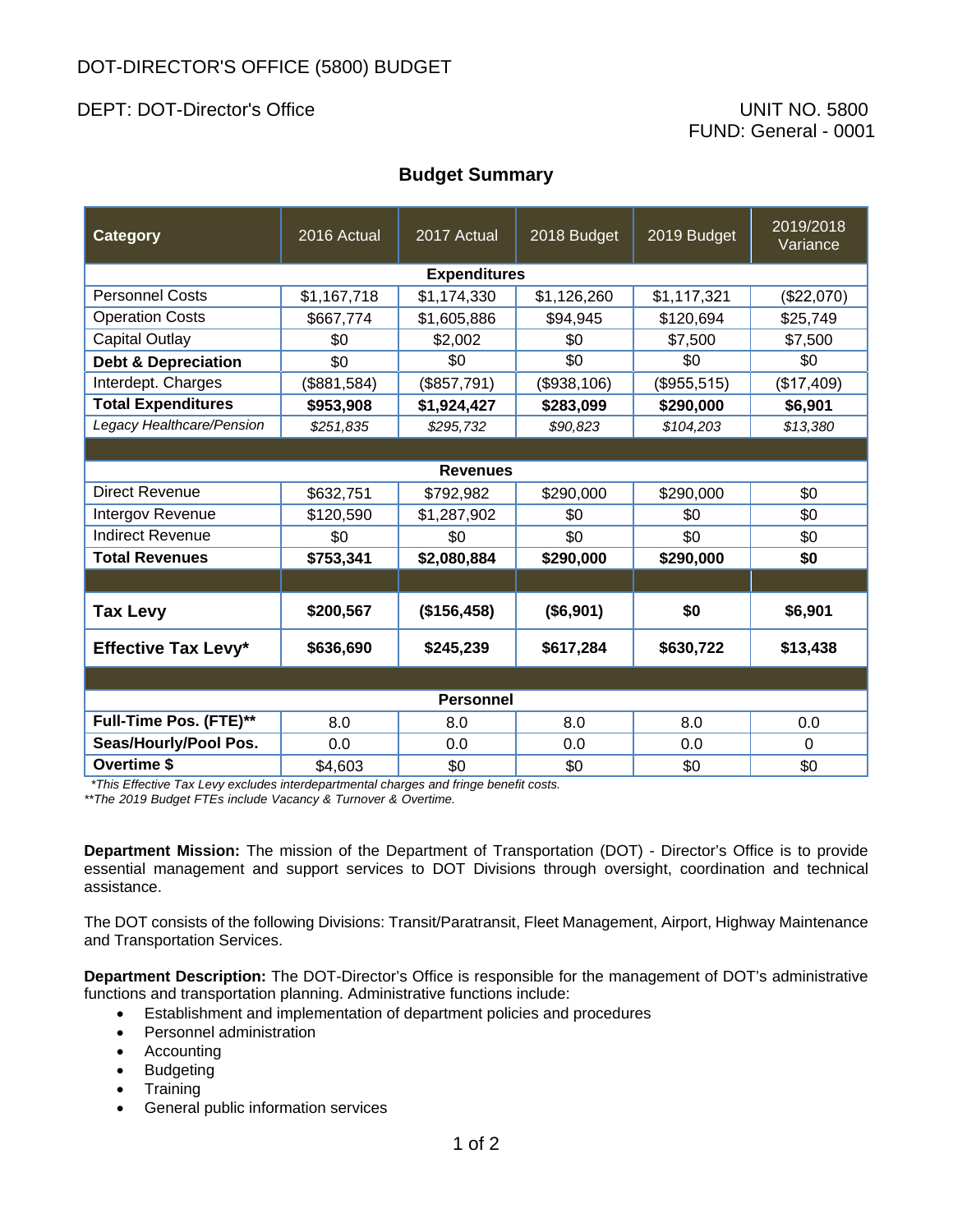## DEPT: Non-Departmental Revenues UNIT NO. 1800

# FUND: General - 0001

**Land Sales:** Accounts for the sale of County land in accordance with state statute. Monies received through this revenue stream will be allocated in accordance with established policies on one-time revenues and Chapter 6 of the Milwaukee County Code of Ordinances as amended through File # 17-204.

**Potawatomi Revenues:** Represents payments, based on Class III Net Win during the period July 1, 2018 to June 30, 2019 by the Potawatomi Bingo Casino per contract. The amount is net of allocations to operating departments (see below). The 2018 net win payment was \$4,184,628. Improvements in the local economy increase the estimate for 2019 budgeted Class III Net Win to \$4,307,378.

#### DHHS-Behavioral Health Division (Org. 6300)

- \$337,203 to support the Community Services Section programs
- \$500,000 is budgeted to support Alcohol and Other Drug Abuse (AODA) treatment through the Non-Temporary Assistance to Needy Families (TANF) AODA Voucher System.

#### Department of Health and Human Services (Org. 8000)

- \$350,000 to increase the level of revenue in the Division's Birth-to-Three program to avoid a reduction in Federal revenue due to non-compliance with the Maintenance of Effort expenditure requirement.
- \$201,320 to support the programs of the Delinguency and Court Services Division.
- \$100,000 to provide case management services for homeless and disabled veterans

**Fire Charge-Uncollectable:** The Fire protection charge will continue to be budgeted in the Water Distribution System (Agency 550) and charged out to all County Grounds users of the water system.<sup>1</sup> However, payment from some non-County users of the water system has been challenging and has resulted in uncollectable payments. Although the County will continue to pursue payment for these charges, uncollectable revenue of \$862,000 is budgeted to account for potential uncollectable revenue.<sup>2</sup>

**State Shared Taxes**: Represents payment from the State under the County and Municipal Aid payment program. The base payment is given to each County on a per capita basis. The Utility Payment compensates local governments for costs incurred in providing services to tax exempt public utilities. Wisconsin State Statute 48.561(3) requires the Wisconsin Department of Administration to reallocate \$20,101,300 from Milwaukee County's shared revenue allocation to the Wisconsin Child Welfare Program. State Shared Revenues to the County are projected to hold steady in 2019. As outlined in 2015 Wisconsin Act 60 ("Act 60"), Milwaukee County is required to commit \$4,000,000 annually to the construction of the Milwaukee Bucks Sports Arena. See Org. Unit 1800-1995 for further explanation.

<sup>1</sup> As part of the 2012 Adopted Budget, fire protection charges were transferred from the DAS-Facilities Management Division to the Water Utility in order to more accurately allocate this charge to all user-tenants located on the County Grounds. Fire protection charges for 2019 are estimated at \$1.38 million. Approximately \$1.35 million of this cost is charged to non-county water system users with the balance, an estimated \$28,000 charged to County users.

<sup>&</sup>lt;sup>2</sup> Prior to the transfer of the fire protection charge to the water utility in 2012, DAS-Facilities, DAS-Fiscal Affairs and Corporation Counsel staff reviewed the existing fire protection agreement(s) as well as any applicable state statutes, county ordinance, and/or existing agreements between the non-county water system users and the County.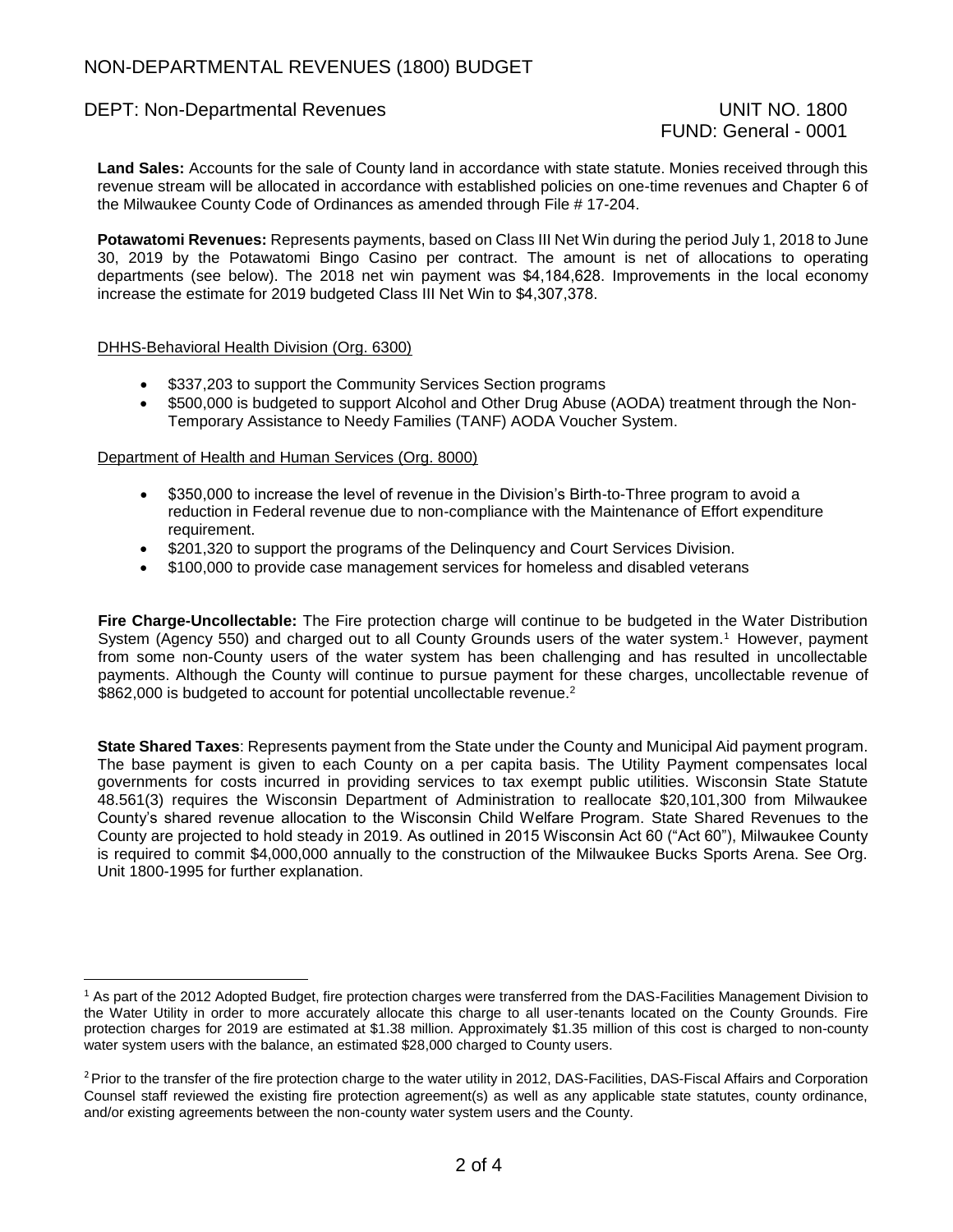| How We Do It: Program Budget Summary |              |             |             |             |               |
|--------------------------------------|--------------|-------------|-------------|-------------|---------------|
| Category                             | 2016 Actual  | 2017 Actual | 2018 Budget | 2019 Budget | 2019/2018 Var |
| <b>Expenditures</b>                  | (\$350, 127) | \$56,129    | \$1,968,000 | \$1,905,975 | (\$62,025)    |
| <b>Revenues</b>                      | \$0          | \$0         | \$0         | \$0         | \$0           |
| <b>Tax Levy</b>                      | (\$350,127)  | \$56,129    | \$1,968,000 | \$1,905,975 | (\$62,025)    |

### **Strategic Program Area 4: Human Resource & Payroll System**

**Strategic Implementation:** This program area contains an appropriation for Milwaukee County's hosted payroll, human resources, and benefits management system. In 2006, the County Board and County Executive established authority for a contract with Ceridian to implement and host this system (File No. 05-14 (a) (a)).

Under the Ceridian Human Resource and Payroll System, Milwaukee County employees use online self-service tools to report their time. Ceridian manages the detail of position history, organizational hierarchy, payroll calculations, applicant recruitment, and distribution of deposit notices and related reports. The system also automates employee benefits and recruitment functions. File 17-671 authorized the fourth extension for Ceridian Corporation to provide Payroll, Dayforce Workforce Management, Tax Filing, Self Service, and Wage Attachments Disbursement through 2019.

Morneau Shepell provides benefits administration software services under an Agreement for Products and Services that was extended through 2019 (File 18-55).

Cornerstone On Demand, Inc., provides a learning management system, applicant recruiting system, and administrator training. The cost for 2019 will be approximately \$130,000.

The Segal Company (Midwest), Inc., provides actuarial services related to the County's retirement systems and pension issues. This Professional Service Contract increases by \$100,000 in 2019 to \$199,999.